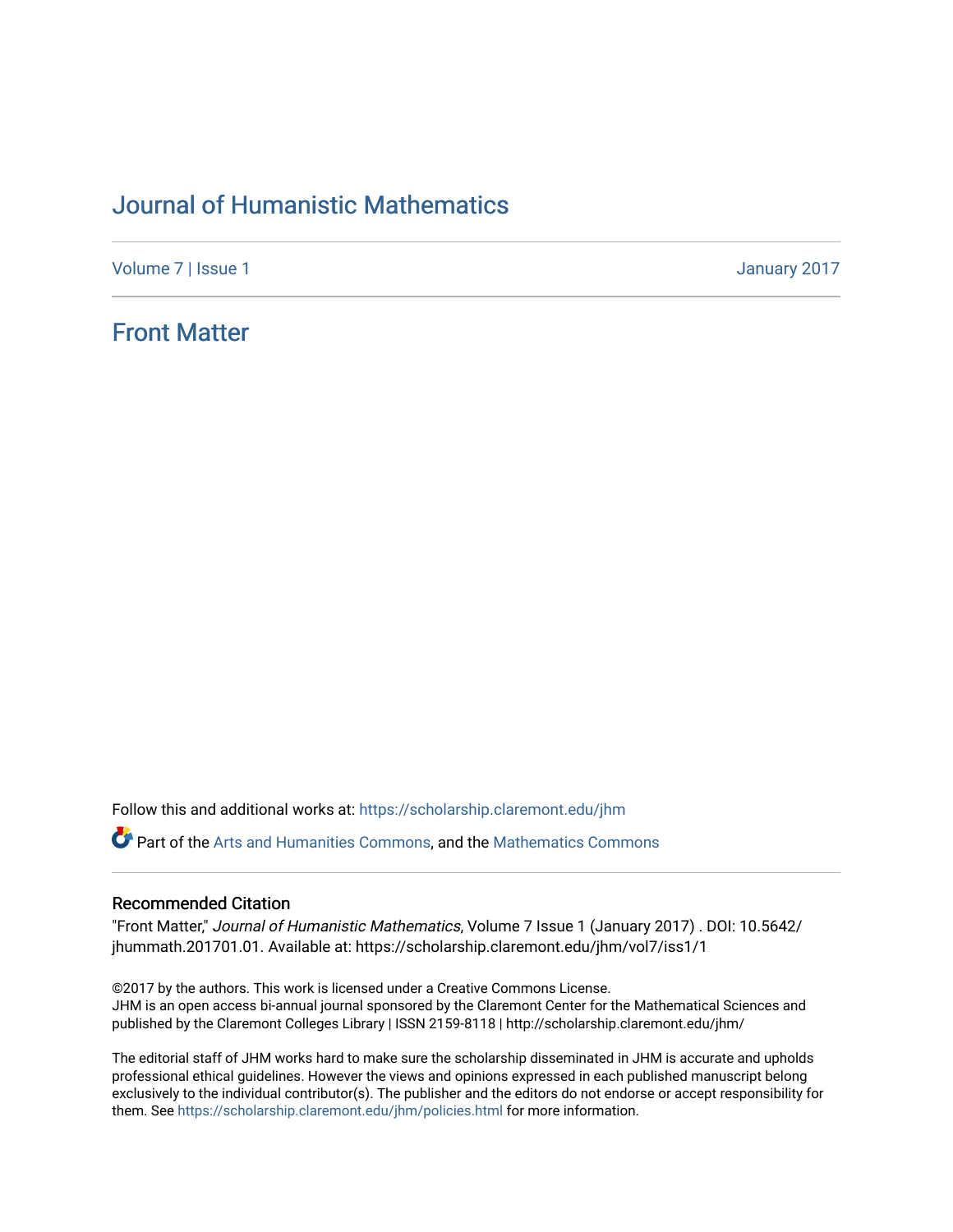# The Journal of Humanistic Mathematics JANUARY 2017 ISSUE CONTENTS

## Editorial

| Mathematical Identities                                                                                                                                   | Mark Huber and Gizem Karaali                    | 1   |
|-----------------------------------------------------------------------------------------------------------------------------------------------------------|-------------------------------------------------|-----|
| <b>Articles</b>                                                                                                                                           |                                                 |     |
| Utilizing Social Network Analysis to Study<br>Communities of Women in Conflict Zones                                                                      | James R. Gatewood and Candice R. Price          | 3   |
| Badiou's Logics:<br>Math, Metaphor, and (Almost) Everything                                                                                               | Vladimir Tasić                                  | 22  |
| Metaphors and Mathematical Identity:<br>Math is Like a Tornado in Kansas                                                                                  | Carmen M. Latterell and Janelle L. Wilson       | 46  |
| Struggles and Growth in Mathematics Education:<br>Reflections by Three Generations of Mathematicians<br>On The Creation of the Computer Game E-Brock Bugs | Laura Broley, Chantal Buteau<br>and Eric Muller | 62  |
| From Pythagoreans and Weierstrassians<br>to True Infinitesimal Calculus                                                                                   | Mikhail Katz and Luie Polev                     | 87  |
| Bringing van Hiele and Piaget Together:<br>A Case for Topology in Early Mathematics Learning                                                              | Whitney George                                  | 105 |
| Exposition                                                                                                                                                |                                                 |     |
| Every Minute of Your Life Has Been Interesting                                                                                                            | Susan D'Agostino                                | 117 |
| <b>World of Mathematics</b>                                                                                                                               |                                                 |     |
| The Graduate Student Blues                                                                                                                                | Marion D. Cohen                                 | 119 |
| Aesthetics in a Mathematics for Liberal Arts Project                                                                                                      | Jason Callahan and Carol Gee                    | 139 |
| Franz and Georg:<br>Cantor's Mathematics of the Infinite in the Work of Kafka                                                                             | Kevin P. Knudson                                | 147 |
| Moneyball for Creative Writers:<br>A Statistical Strategy for Publishing Your Work                                                                        | Jon Wesick                                      | 155 |
| Some Comments on Multiple Discovery in Mathematics                                                                                                        | Robin W. Whitty                                 | 172 |
| The Hidden Symmetries of the Multiplication Table                                                                                                         | Zoheir Barka                                    | 189 |
| The Battle Against Malaria: A Teachable Moment                                                                                                            | Randy K. Schwartz                               | 204 |
| Basketball, Algebra, and Probabilities                                                                                                                    | Günhan Caglayan                                 | 229 |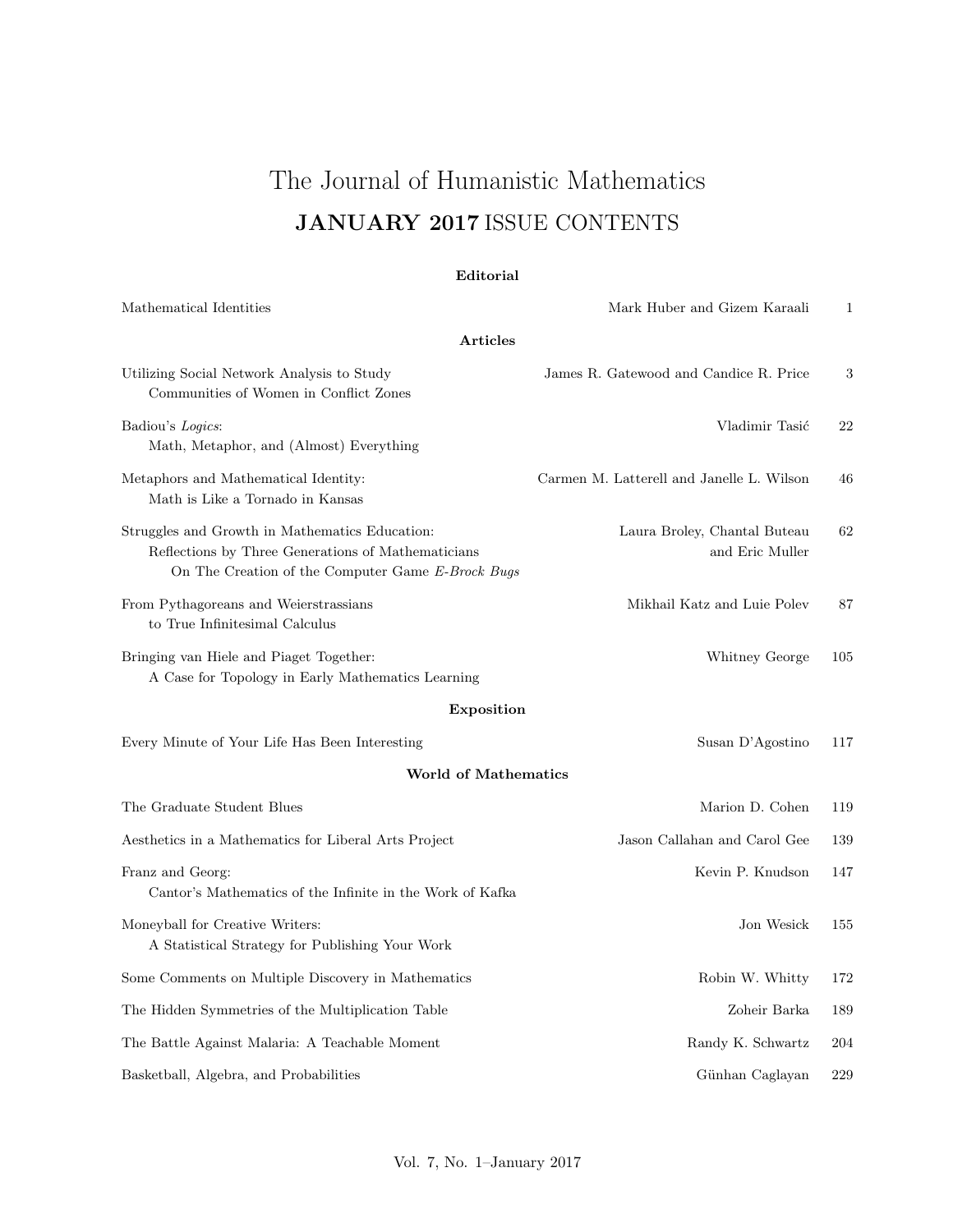# The Journal of Humanistic Mathematics

# JANUARY 2017 ISSUE CONTENTS — continued

## Perspectives

| Does Society Need IMO Medalists?                                                        | Man Keung Siu      | 237 |
|-----------------------------------------------------------------------------------------|--------------------|-----|
| Solving Equations:<br>A Make-Work Project for Math Teachers and Students                | Egan J. Chernoff   | 251 |
| <b>Book Review</b>                                                                      |                    |     |
| Book Review: Realizing Reason: A Narrative<br>of Truth and Knowing by Danielle Macbeth  | Emily R. Grosholz  | 263 |
| Poetry Folder                                                                           |                    |     |
| Moving Between Inner and Outer Worlds                                                   | Lawrence M. Lesser | 275 |
| Poetry                                                                                  |                    |     |
| 88 Lines About 44 Mathematicians                                                        | Mason A. Porter    | 285 |
| An Algorithm For Counting the Hair on Your Head                                         | Eli M. Barr        | 288 |
| The Geometry of Morning                                                                 | Greg Huteson       | 289 |
| Discriminant                                                                            | Lauren K. Carlson  | 290 |
| 16                                                                                      | Dan McQuillan      | 291 |
| Fiction                                                                                 |                    |     |
| The University of Montana Department of Mathematics<br>Post-Apocalyptic Working Seminar | Kenan Ince         | 292 |
| Ladies' Night                                                                           | Robert Dawson      | 293 |
| Announcement                                                                            |                    |     |
| ICHME-5: Fifth International Conference<br>on the History of Mathematics Education      | Jenneke Krüger     | 303 |